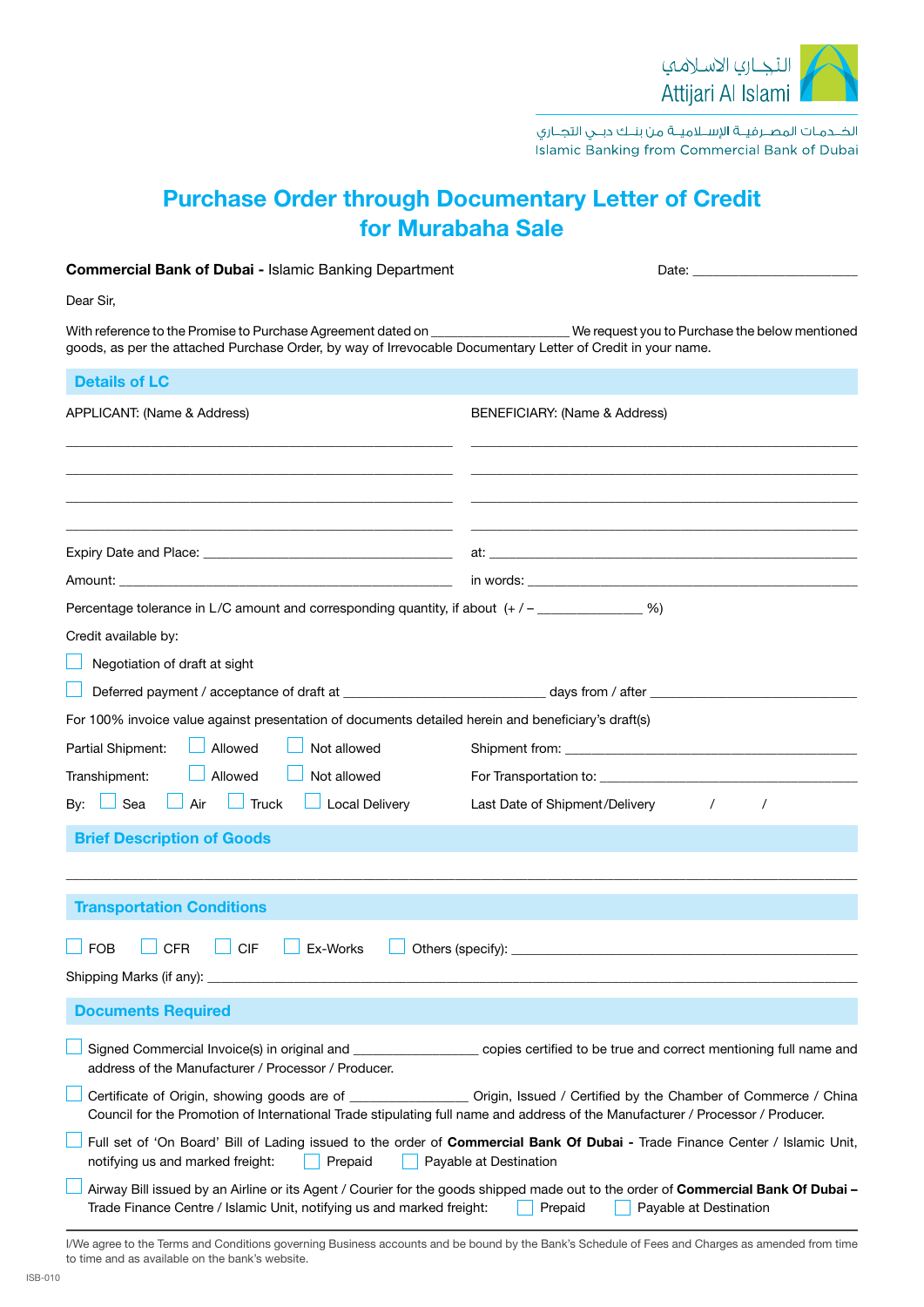|                                                                                                                                                                                                                                                                                                                                                                                                                                                                                                                                                                                                               | Truck Consignment Note made out to the order of Commercial Bank Of Dubai - Trade Finance Centre / Islamic Unit, notifying us<br>and marked freight:<br>Prepaid<br>Payable at Destination                                                                                                                                                                                                                                                                                                                                                                                                                                                                                                               |                                                                                                                                                                                                                                |  |  |
|---------------------------------------------------------------------------------------------------------------------------------------------------------------------------------------------------------------------------------------------------------------------------------------------------------------------------------------------------------------------------------------------------------------------------------------------------------------------------------------------------------------------------------------------------------------------------------------------------------------|--------------------------------------------------------------------------------------------------------------------------------------------------------------------------------------------------------------------------------------------------------------------------------------------------------------------------------------------------------------------------------------------------------------------------------------------------------------------------------------------------------------------------------------------------------------------------------------------------------------------------------------------------------------------------------------------------------|--------------------------------------------------------------------------------------------------------------------------------------------------------------------------------------------------------------------------------|--|--|
|                                                                                                                                                                                                                                                                                                                                                                                                                                                                                                                                                                                                               | Insurance Policy or Certificate issued to the order of Commercial Bank Of Dubai - Trade Finance Centre / Islamic Unit, Dubai in the<br>currency as that of the credit at 110% CIF invoice value covering all risks Air / Marine / Overland including SRCC and WAR marked<br>claims "Payable in Dubai".                                                                                                                                                                                                                                                                                                                                                                                                 |                                                                                                                                                                                                                                |  |  |
|                                                                                                                                                                                                                                                                                                                                                                                                                                                                                                                                                                                                               | Packing List in ________________________copies.                                                                                                                                                                                                                                                                                                                                                                                                                                                                                                                                                                                                                                                        |                                                                                                                                                                                                                                |  |  |
|                                                                                                                                                                                                                                                                                                                                                                                                                                                                                                                                                                                                               | <b>Additional Conditions and Documents Required</b>                                                                                                                                                                                                                                                                                                                                                                                                                                                                                                                                                                                                                                                    |                                                                                                                                                                                                                                |  |  |
|                                                                                                                                                                                                                                                                                                                                                                                                                                                                                                                                                                                                               | Insurance covered by applicant:<br>Shipment advice must be sent to applicant / insurance company (name & address): ______________________________<br>and stating our L/C no., Vessel Name, B/L No. & Date or AWB No. & Date or TCN No. & Date, Invoice Value, Shipping Marks, etc.<br>Invoice and Certificate of Origin must be legalised by U.A.E. Embassy/Consulate<br><b>Charges</b>                                                                                                                                                                                                                                                                                                                | by                                                                                                                                                                                                                             |  |  |
|                                                                                                                                                                                                                                                                                                                                                                                                                                                                                                                                                                                                               |                                                                                                                                                                                                                                                                                                                                                                                                                                                                                                                                                                                                                                                                                                        |                                                                                                                                                                                                                                |  |  |
| All charges outside UAE are on account of:<br>Applicant<br>Beneficiary<br>All charges except L/C issuing charges are on account of beneficiary.<br><b>Without Confirmation</b><br>LC to be Advised:<br>Our/My/AC<br>Adding Confirmation with Confirmation charges to:<br>Beneficiary's A/C<br>Advise through bank: (if requested by beneficiary)<br>I/We also understand and agree that this L/C except so far as otherwise expressly stated is subject to the Uniforms Customs and<br>Practice for Documentary Credits (2007 Revision, Publication No. 600 of the International Chamber of Commerce, Paris). |                                                                                                                                                                                                                                                                                                                                                                                                                                                                                                                                                                                                                                                                                                        |                                                                                                                                                                                                                                |  |  |
|                                                                                                                                                                                                                                                                                                                                                                                                                                                                                                                                                                                                               | <b>General Conditions</b>                                                                                                                                                                                                                                                                                                                                                                                                                                                                                                                                                                                                                                                                              |                                                                                                                                                                                                                                |  |  |
|                                                                                                                                                                                                                                                                                                                                                                                                                                                                                                                                                                                                               | 1. I/We declare that this agreement shall not be affected by my death (if the applicant is individual) or my/our liquidation or bankruptcy or<br>dissolution (if the applicant is a corporate entity / firm / partnership) but shall remain in full force and effect and shall continue to be binding<br>and notwithstanding any changes which may from time to time take place by death or otherwise however in the partners or constitution of<br>my / our firm / company and / or bank and that this agreement does not supersede but is in addition to any Letter of Pledge / Hypothecation<br>and / or other documents already signed or which may hereafter be signed by me / us in your favour. |                                                                                                                                                                                                                                |  |  |
|                                                                                                                                                                                                                                                                                                                                                                                                                                                                                                                                                                                                               | 2. I/We hereby confirm that moneys in connection with the credit and the relative goods are legitimate and absolve you of any onus should it<br>be found to the contrary.                                                                                                                                                                                                                                                                                                                                                                                                                                                                                                                              |                                                                                                                                                                                                                                |  |  |
|                                                                                                                                                                                                                                                                                                                                                                                                                                                                                                                                                                                                               | 3. We hereby irrevocably undertake to conclude a Murabaha sale with you and purchase the goods listed below at the sale price being the<br>aggregate of the purchase price and the profit.                                                                                                                                                                                                                                                                                                                                                                                                                                                                                                             |                                                                                                                                                                                                                                |  |  |
|                                                                                                                                                                                                                                                                                                                                                                                                                                                                                                                                                                                                               | 4. Any deposit paid by us to you or any of your agents shall serve as a security deposit (Hamish Jiddiyyah) to secure our promise to purchase<br>the goods and, in the event of us breaching our undertaking herein, you shall be authorized to sell the goods and to set off against the deposit<br>your actual losses between the purchase price of the goods and the subsequent net sales proceeds thereof. Any amount left over of the<br>deposit, subsequent to the set off above, shall be paid back to us and, conversely, we shall be liable for any shortfall between the deposit<br>and the bank's actual losses (which does not include opportunity cost) in this regard.                   |                                                                                                                                                                                                                                |  |  |
|                                                                                                                                                                                                                                                                                                                                                                                                                                                                                                                                                                                                               | I/We hereby authorize you to debit My/Our account with Hamish Jiddiyyah for AED<br>Your commission in addition to the exchange fees, airmail & swift expenses for you or for your correspondents and any other expenses that may<br>occur as a result of opening this L/C now or hereafter which will be added to the Murabaha cost.                                                                                                                                                                                                                                                                                                                                                                   |                                                                                                                                                                                                                                |  |  |
| Upon your taking possession of the above mentioned goods, I/We undertake to purchase the same on _____ % Profit margin on the total                                                                                                                                                                                                                                                                                                                                                                                                                                                                           |                                                                                                                                                                                                                                                                                                                                                                                                                                                                                                                                                                                                                                                                                                        |                                                                                                                                                                                                                                |  |  |
|                                                                                                                                                                                                                                                                                                                                                                                                                                                                                                                                                                                                               |                                                                                                                                                                                                                                                                                                                                                                                                                                                                                                                                                                                                                                                                                                        |                                                                                                                                                                                                                                |  |  |
|                                                                                                                                                                                                                                                                                                                                                                                                                                                                                                                                                                                                               | Customer's Signature: <u>Contract Communications Contract Communications</u> Date: Contract Communications Contract Communications Contract Communications Communications Communications Communications Communications Communicatio                                                                                                                                                                                                                                                                                                                                                                                                                                                                    |                                                                                                                                                                                                                                |  |  |
|                                                                                                                                                                                                                                                                                                                                                                                                                                                                                                                                                                                                               | To: Customer<br><b>Commercial Bank of Dubai - Islamic Banking Department</b><br>We hereby agree to the terms of the Purchase Order and will open LC as conditions above.                                                                                                                                                                                                                                                                                                                                                                                                                                                                                                                               |                                                                                                                                                                                                                                |  |  |
|                                                                                                                                                                                                                                                                                                                                                                                                                                                                                                                                                                                                               |                                                                                                                                                                                                                                                                                                                                                                                                                                                                                                                                                                                                                                                                                                        |                                                                                                                                                                                                                                |  |  |
|                                                                                                                                                                                                                                                                                                                                                                                                                                                                                                                                                                                                               | <b>For Bank use only</b>                                                                                                                                                                                                                                                                                                                                                                                                                                                                                                                                                                                                                                                                               |                                                                                                                                                                                                                                |  |  |
|                                                                                                                                                                                                                                                                                                                                                                                                                                                                                                                                                                                                               |                                                                                                                                                                                                                                                                                                                                                                                                                                                                                                                                                                                                                                                                                                        |                                                                                                                                                                                                                                |  |  |
|                                                                                                                                                                                                                                                                                                                                                                                                                                                                                                                                                                                                               |                                                                                                                                                                                                                                                                                                                                                                                                                                                                                                                                                                                                                                                                                                        |                                                                                                                                                                                                                                |  |  |
|                                                                                                                                                                                                                                                                                                                                                                                                                                                                                                                                                                                                               | Equivalent AED: New York Contract and Contract Contract of the Contract of Contract Contract Contract Contract Contract Contract Contract Contract Contract Contract Contract Contract Contract Contract Contract Contract Con                                                                                                                                                                                                                                                                                                                                                                                                                                                                         |                                                                                                                                                                                                                                |  |  |
|                                                                                                                                                                                                                                                                                                                                                                                                                                                                                                                                                                                                               |                                                                                                                                                                                                                                                                                                                                                                                                                                                                                                                                                                                                                                                                                                        |                                                                                                                                                                                                                                |  |  |
|                                                                                                                                                                                                                                                                                                                                                                                                                                                                                                                                                                                                               |                                                                                                                                                                                                                                                                                                                                                                                                                                                                                                                                                                                                                                                                                                        | Date: the contract of the contract of the contract of the contract of the contract of the contract of the contract of the contract of the contract of the contract of the contract of the contract of the contract of the cont |  |  |

I/We agree to the Terms and Conditions governing Business accounts and be bound by the Bank's Schedule of Fees and Charges as amended from time to time and as available on the bank's website.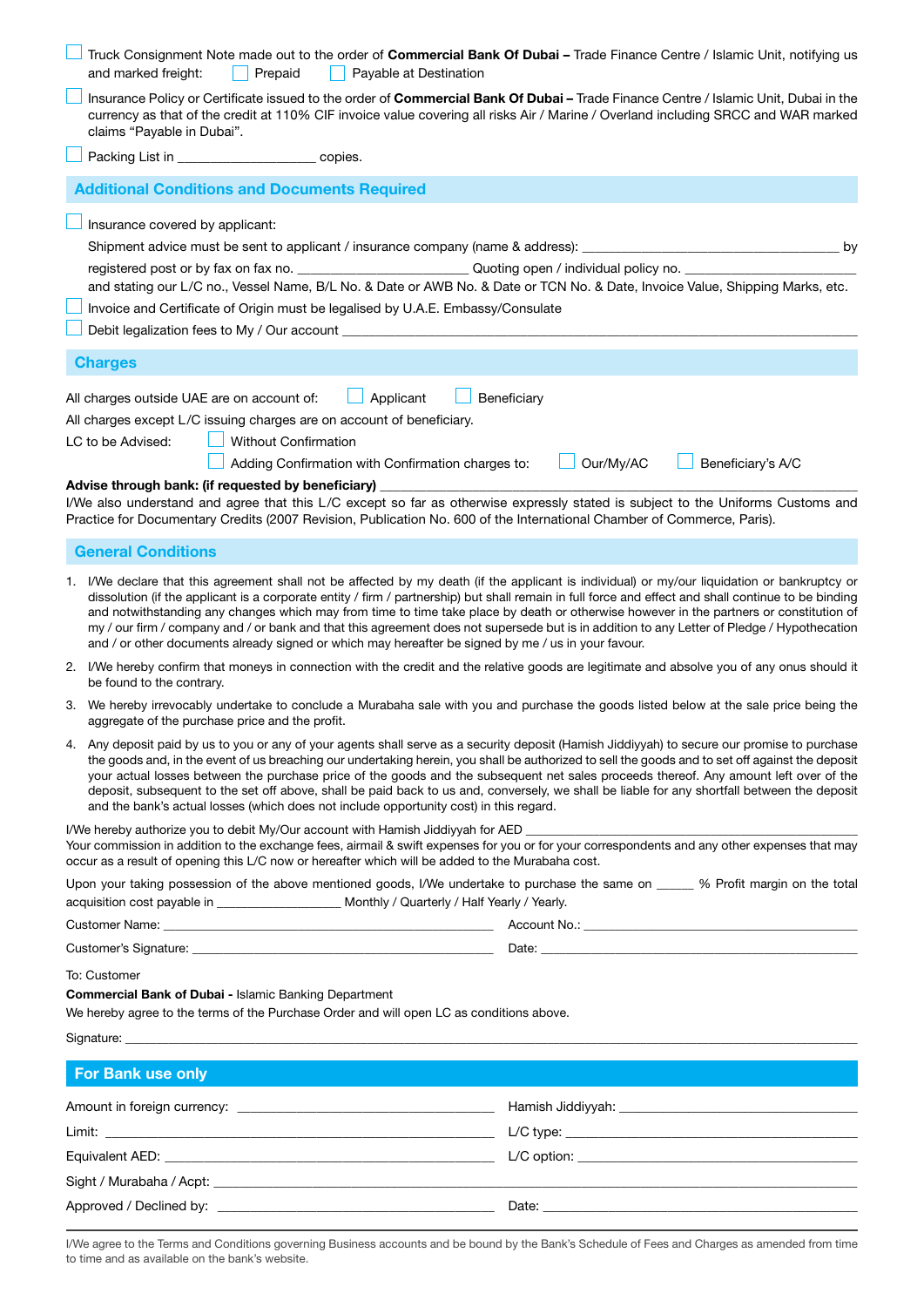

الخــدمـات المصــرفيــة الإســلاميــة من بنــك دبــي التجــاري Islamic Banking from Commercial Bank of Dubai

## أمر شراء بضاعة مستوردة عن طريق اعتماد مستندي لمعاملة بيع بالمرابحة

|                                                                                                                                                     | بنسك دبسي التجساري - إدارة الخدمات المصرفية الإسلامية                                                                           |
|-----------------------------------------------------------------------------------------------------------------------------------------------------|---------------------------------------------------------------------------------------------------------------------------------|
|                                                                                                                                                     | السادة المحترمون،                                                                                                               |
| نرجو منكم القيام بشراء البضاعة المذكورة أدناه، وحسب الفاتورة المرفقة على أن يكون                                                                    | بالإشارة إلى اتفاقية الوعد بالشراء بتاريخ ______________________<br>شراؤكم للبضاعة عن طريق خطاب اعتماد غير قابل للإلغاء باسمكم. |
|                                                                                                                                                     | تفاصيل الاعتماد                                                                                                                 |
| المستفيد: (الاسم والعنوان)                                                                                                                          | مقدم الطلب: (الاسم والعنوان)                                                                                                    |
|                                                                                                                                                     |                                                                                                                                 |
|                                                                                                                                                     |                                                                                                                                 |
|                                                                                                                                                     | نسبة التغير النسبي في فيمة البضاعة والبضاعة التابعة تكون حوالي  (___________________________________                            |
|                                                                                                                                                     | الاعتماد متوفر بـ:                                                                                                              |
|                                                                                                                                                     | المفاوضات على الكمبيالة عند الاطلاع                                                                                             |
|                                                                                                                                                     |                                                                                                                                 |
|                                                                                                                                                     | لـ ١٠٠٪ من قيمة الفاتورة مقابل تقديم المستندات المذكورة أدناه وكمبيالة المستفيد.                                                |
|                                                                                                                                                     |                                                                                                                                 |
|                                                                                                                                                     |                                                                                                                                 |
|                                                                                                                                                     |                                                                                                                                 |
|                                                                                                                                                     | وصف البضاعة                                                                                                                     |
|                                                                                                                                                     |                                                                                                                                 |
|                                                                                                                                                     | شروط النقل                                                                                                                      |
| _ أخرى (الرجاء التحديد): ___                                                                                                                        | ياف او بي مسلم $\Box$ سي إف آر مسلم آي إف مسلم المعمل $\Box$ من المعمل $\Box$                                                   |
|                                                                                                                                                     | علامات الشحن (ڤي حال وجودها): _                                                                                                 |
|                                                                                                                                                     | الوثائق المطلوبة                                                                                                                |
| نسخ موقعة حسب الأصول من المستفيد باسمنا موضح فيها الاسم بالكامل وعنوان الجهة                                                                        | الفاتورة التجارية الموقعة: في نسخ أصلية و ِ<br>الصانعة / المنتجة.                                                               |
| شهادة منشأ: من نسختين متطابقتين صادرة / موثقة من الغرفة العربية الشتركة للتجارة والصناعة وفج غياب هذه الغرفة من أى غرفة تجارة / الجلس الصينى        |                                                                                                                                 |
|                                                                                                                                                     | لتطوير التجارة الدولية / وتبين أن البضاعة منشأها _<br>واسم الدولة المصدرة للبضاعة.                                              |
| مجموعة كاملة من بوليصة الشحن البحري صادرة لأمر <b>بنك دبي التجاري</b> – قسم الاعتمادات المستندية – الوحدة الإسلامية، موضح فيها الشحن مع إخطار       |                                                                                                                                 |
| بوليصة النقل بالشاحنة: تدل على أن البضائع مرسلة إلى <b>بنك دبي التجاري</b> – قسم الاعتمادات المستندية – الوحدة الإسلامية، مبين عليها الشحن مع إخطار |                                                                                                                                 |

أنا / نحن نوافق على الشروط و الأحكام التي تحكم حسابات الاعمال و نلتزم بجدول الرسوم و الفوائد الخاص بالبنك و التي يمكن تعديلها من وقت لآخر، و يمكن الاطلاع على تفاصيل تلك الرسوم عبر الموقع الالكتروني للبِّنك.